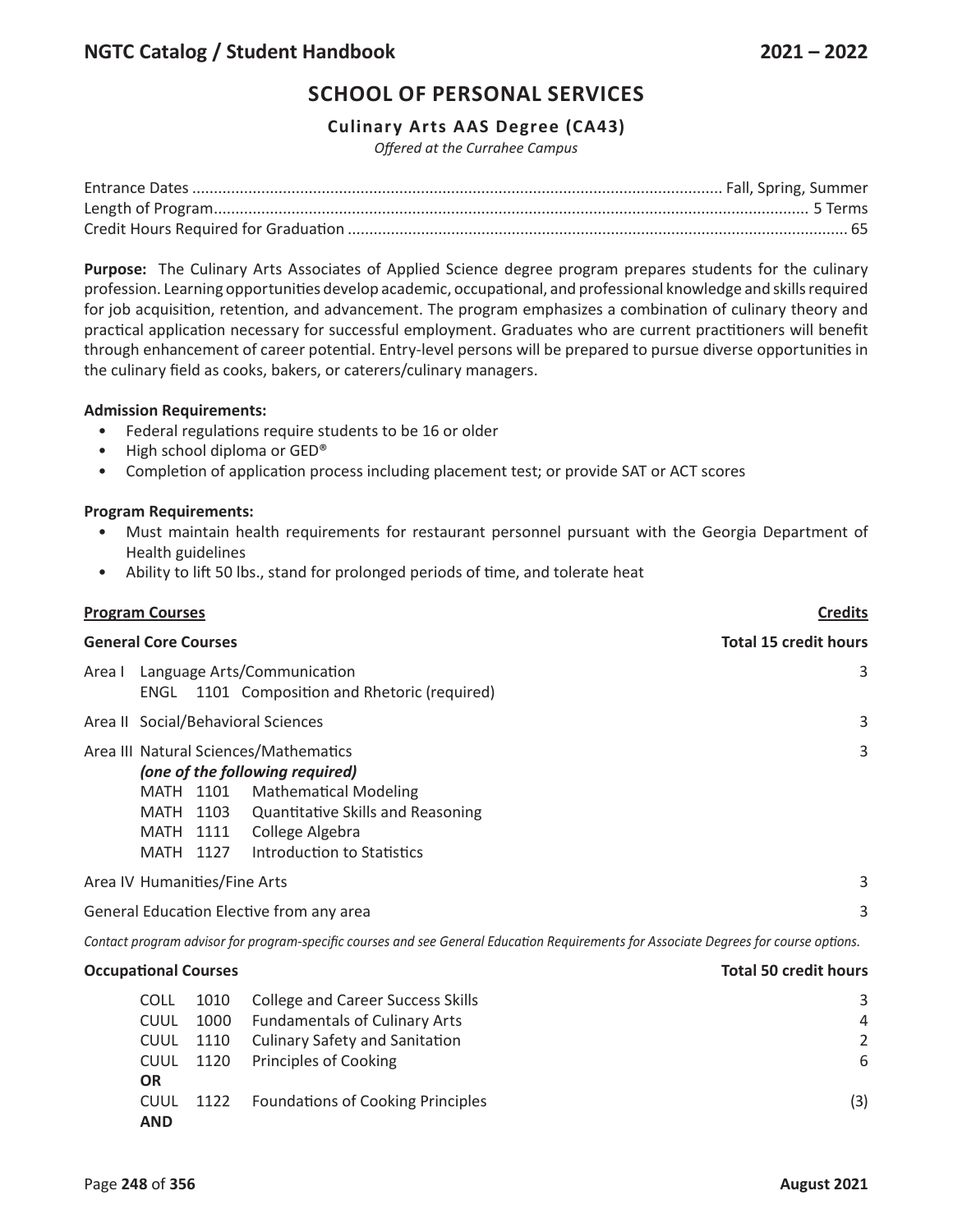| <b>CUUL</b>      | 1124                               | <b>Foundations of Cooking Techniques</b>       | (3) |  |  |
|------------------|------------------------------------|------------------------------------------------|-----|--|--|
| <b>CUUL</b>      | 1129                               | <b>Fundamentals of Restaurant Operations</b>   | 4   |  |  |
| <b>CUUL</b>      | 1220                               | <b>Baking Principles</b>                       | 5   |  |  |
| <b>CUUL</b>      | 1320                               | Garde Manger                                   | 4   |  |  |
| <b>CUUL</b>      | 1370                               | <b>Culinary Nutrition and Menu Development</b> | 3   |  |  |
| <b>CUUL</b>      | 2160                               | <b>Contemporary Cuisine</b>                    | 4   |  |  |
|                  |                                    | (select one of the following)                  |     |  |  |
| <b>CUUL</b>      | 2130                               | <b>Culinary Practicum</b>                      | 6   |  |  |
| <b>CUUL</b>      | 2140                               | Advanced Baking and International Cuisine      | (6) |  |  |
|                  |                                    | (select one of the following)                  |     |  |  |
| <b>CUUL</b>      | 2190                               | Principles of Culinary Leadership              | 3   |  |  |
| <b>MGMT 1115</b> |                                    | Leadership                                     | (3) |  |  |
|                  | 6<br><b>Occupational Electives</b> |                                                |     |  |  |
|                  |                                    |                                                |     |  |  |

Estimated cost of books and supplies for full program is approximately \$1,280.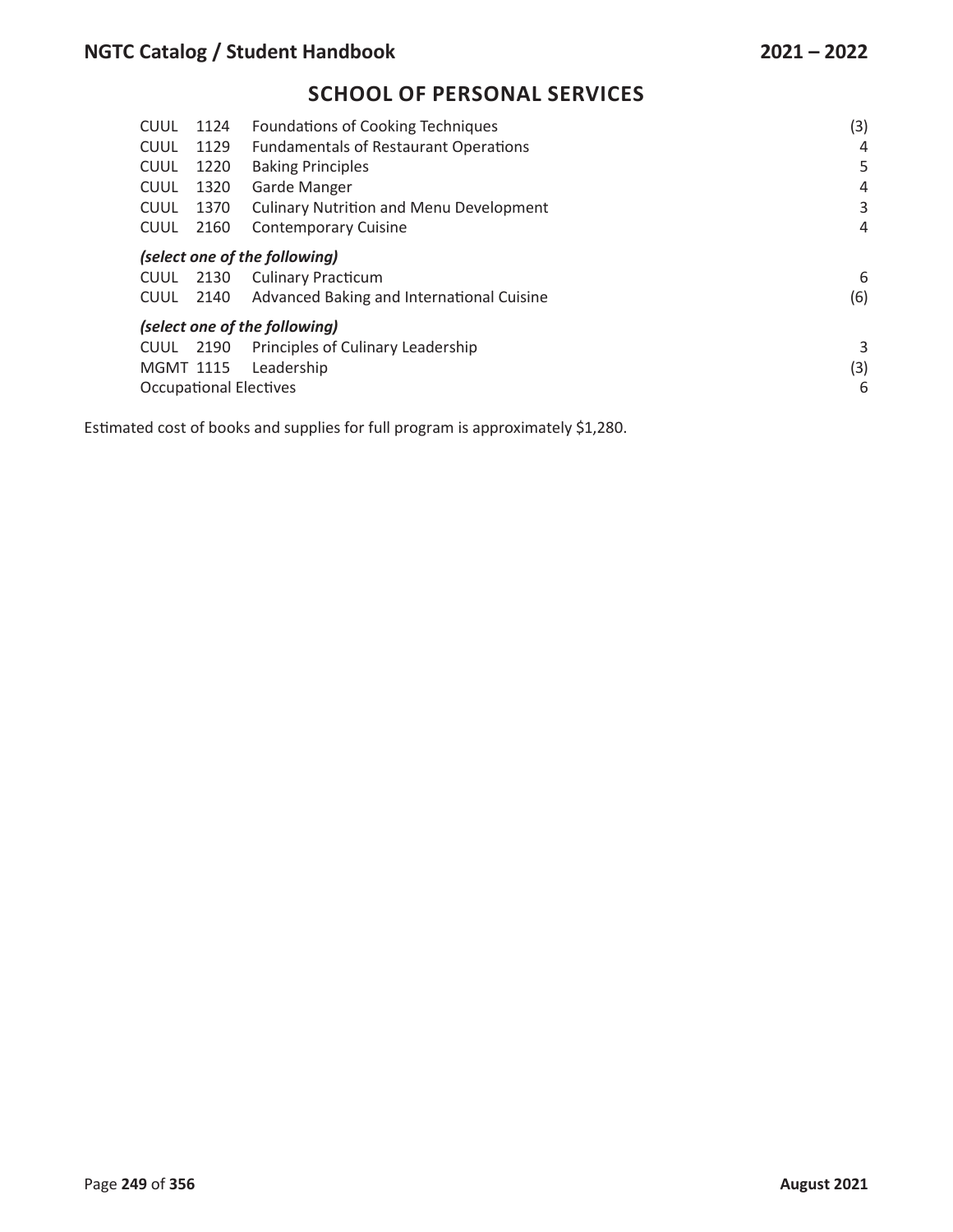# **Culinary Arts Diploma (CA44)**

*Offered at the Currahee Campus*

**Purpose:** The Culinary Arts diploma program prepares students for the culinary profession. Learning opportunities develop academic, occupational, and professional knowledge and skills required for job acquisition, retention, and advancement. The program emphasizes a combination of culinary theory and practical application necessary for successful employment. Graduates who are current practitioners will benefit through enhancement of career potential. Entry-level persons will be prepared to pursue diverse opportunities in the culinary field as cooks, bakers, or caterers/culinary managers.

#### **Admission Requirements:**

- Federal regulations required students to be 16 or older
- High school diploma or GED®
- Completion of application process including placement test; or provide SAT or ACT scores

#### **Program Requirements:**

- Must maintain health requirements for restaurant personnel pursuant with the Georgia Department of Health guidelines.
- Ability to lift 50 lbs., stand for prolonged periods of time, and tolerate heat.

| <b>Program Courses</b>                                                                                              | <b>Credits</b>                                                                                                                                                                                                                                                                                                     |                                                   |
|---------------------------------------------------------------------------------------------------------------------|--------------------------------------------------------------------------------------------------------------------------------------------------------------------------------------------------------------------------------------------------------------------------------------------------------------------|---------------------------------------------------|
| <b>Basic Skills Courses</b><br><b>COLL</b><br><b>ENGL</b><br>1012<br><b>MATH</b>                                    | 1010<br><b>College and Career Success Skills</b><br>1010<br><b>Fundamentals of English I</b><br><b>Foundations of Mathematics</b>                                                                                                                                                                                  | Total 9 credit hours<br>3<br>3<br>3               |
| <b>Occupational Courses</b><br><b>CUUL</b><br><b>CUUL</b><br><b>CUUL</b><br><b>OR</b>                               | 1000<br><b>Fundamentals of Culinary Arts</b><br><b>Culinary Safety and Sanitation</b><br>1110<br>1120<br>Principles of Cooking                                                                                                                                                                                     | Total 41 credit hours<br>4<br>$\overline{2}$<br>6 |
| <b>CUUL</b><br><b>AND</b><br><b>CUUL</b><br><b>CUUL</b><br><b>CUUL</b><br><b>CUUL</b><br><b>CUUL</b><br><b>CUUL</b> | <b>Foundations of Cooking Principles</b><br>1122<br>1124<br>Foundations of Cooking Techniques<br>1129<br><b>Fundamentals of Restaurant Operations</b><br>1220<br><b>Baking Principles</b><br>Garde Manger<br>1320<br>1370<br><b>Culinary Nutrition and Menu Development</b><br>2160<br><b>Contemporary Cuisine</b> | (3)<br>(3)<br>4<br>5<br>4<br>3<br>4               |
| <b>CUUL</b><br><b>CUUL</b><br>2140<br><b>CUUL 2190</b><br><b>MGMT 1115</b>                                          | (select one of the following)<br>2130<br><b>Culinary Practicum</b><br>Advanced Baking and International Cuisine<br>(select one of the following)<br>Principles of Culinary Leadership<br>Leadership                                                                                                                | 6<br>(6)<br>3<br>(3)                              |

Estimated cost of books and supplies for full program is approximately \$1,000.

*The Culinary Arts degree and diploma programs are accredited by the Accrediting Commission of the American Culinary Federation Education Foundation 180 Center Place Way St. Augustine, FL 32095 www.acfchefs.org*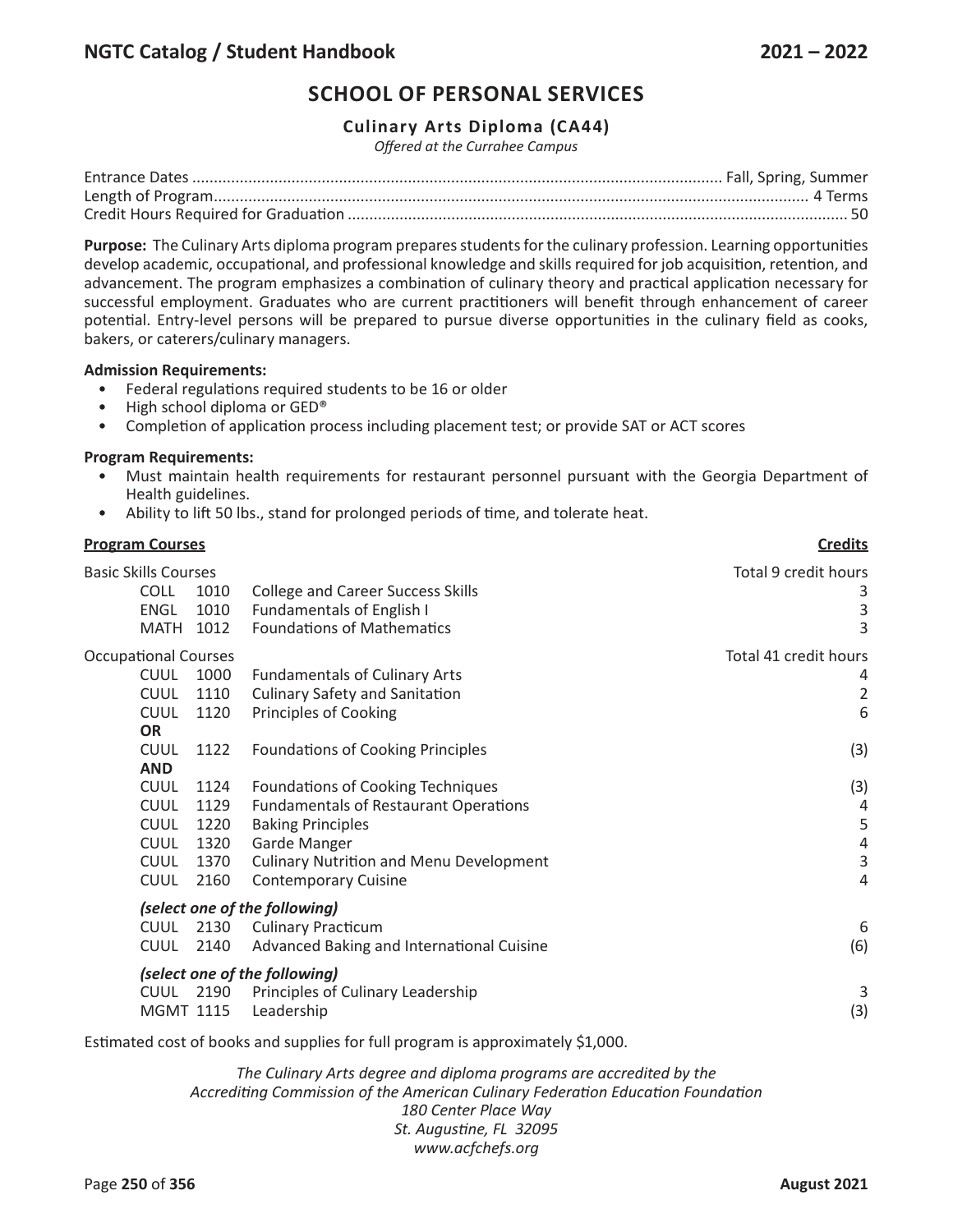## **Baking and Pastry Specialist Certificate (BA51)**

*Offered at Currahee Campus*

Purpose: The Baking and Pastry Specialist certificate program is designed to provide advanced skills for employment in the food service industry as bakery or pastry shop workers, commercial bakers, and as pastry chefs.

Admission Requirements:

- Federal regulations require students to be 16 or older
- High school diploma or GED®
- Completion of application process including placement test; or provide SAT or ACT scores

#### **Program Requirements:**

- Must maintain health requirements for restaurant personnel pursuant with the Georgia Department of Health guidelines
- Ability to lift 50 lbs., stand for prolonged periods of time, and tolerate heat

| <b>Program Courses</b> | <b>Credits</b> |                                                |                |
|------------------------|----------------|------------------------------------------------|----------------|
| CUUL                   | 1110           | <b>Culinary Safety and Sanitation</b>          | $\overline{2}$ |
| <b>CUUL</b>            | 1120           | Principles of Cooking                          | 6              |
| <b>OR</b>              |                |                                                |                |
| <b>CUUL</b>            | 1122           | <b>Foundations of Cooking Principles</b>       | (3)            |
| <b>AND</b>             |                |                                                |                |
| <b>CUUL</b>            |                | 1124 Foundations of Cooking Techniques         | (3)            |
| <b>CUUL</b>            | 1220           | <b>Baking Principles</b>                       | 5              |
| <b>CUUL</b>            | 1370           | <b>Culinary Nutrition and Menu Development</b> | 3              |
| <b>CUUL</b>            | 2250           | <b>Advanced Baking Principles</b>              | 6              |
| MATH                   | 1012           | <b>Foundations of Mathematics</b>              | 3              |
|                        |                |                                                |                |

Estimated cost of books and supplies for full program is approximately \$800.

# **Catering Specialist Certificate (CS61)**

*Offered at the Currahee Campus*

**Purpose:** The Catering Specialist certificate program is a sequence of courses that prepares students for the catering profession. Learning opportunities develop occupational and professional knowledge and skills required for job acquisition, retention, and advancement. The program emphasizes a combination of culinary theory and practical application necessary for successful employment.

#### **Admission Requirements:**

- Federal regulations require students be 16 or older
- High school diploma or GED®
- Completion of application process including placement test; or provide SAT or ACT scores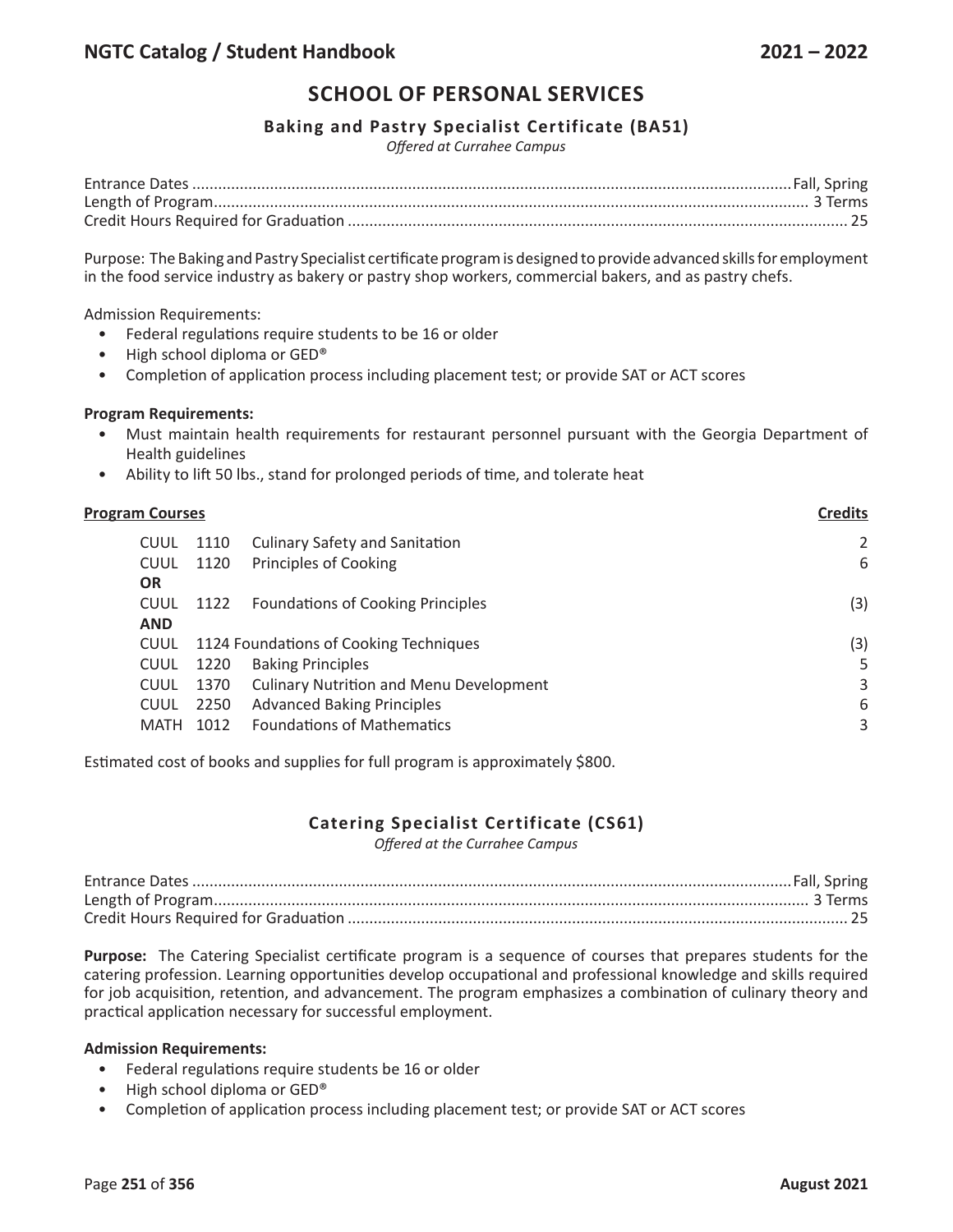## **Program Requirements:**

- Must maintain health requirements for restaurant personnel pursuant with the Georgia Department of Health guidelines
- Ability to lift 50 lbs., stand for prolonged periods of time, and tolerate heat

| <b>Program Courses</b> |             |      |                                              |     |
|------------------------|-------------|------|----------------------------------------------|-----|
|                        | <b>CUUL</b> | 1110 | Culinary, Safety and Sanitation              | 2   |
|                        | <b>CUUL</b> | 1120 | Principles of Cooking                        | 6   |
| <b>OR</b>              |             |      |                                              |     |
|                        | <b>CUUL</b> | 1122 | <b>Foundations of Cooking Principles</b>     | (3) |
| <b>AND</b>             |             |      |                                              |     |
|                        | <b>CUUL</b> |      | 1124 Foundations of Cooking Techniques       | (3) |
|                        | <b>CUUL</b> | 1129 | <b>Fundamentals of Restaurant Operations</b> | 4   |
|                        | <b>CUUL</b> | 1220 | <b>Baking Principles</b>                     | 5   |
|                        | <b>CUUL</b> | 1320 | Garde Manger                                 | 4   |
|                        | <b>CUUL</b> | 2160 | <b>Contemporary Cuisine</b>                  | 4   |
|                        |             |      |                                              |     |

Estimated cost of books and supplies for full program is approximately \$700.

# **Culinary Professional Assistant Certificate (CP51)**

*Offered at Currahee Campus*

**Purpose:** The Culinary Professional Assistant certificate program is designed to deliver essential culinary skills and knowledge to those wanting to jump into the exciting world of the food and beverage industry. Classes are geared to move motivated individuals into a rewarding career quickly. Those with the certificate will be able to assist with daily preparation in a variety of hospitality settings and will have the knowledge to advance rapidly in the culinary arts field.

## **Admission Requirements:**

- Federal regulations require student to be 16 or older
- High school diploma or GED®
- Completion of application process including placement test; or provide SAT or ACT scores

#### **Program Requirements:**

- Must maintain health requirements for restaurant personnel pursuant with the Georgia Department of Health guidelines
- Ability to lift 50 lbs., stand for prolonged periods of time, and tolerate heat

#### **Program Courses Credits**

| <b>COLL</b> | 1010 | <b>College and Career Success Skills</b>       | 3   |
|-------------|------|------------------------------------------------|-----|
| <b>CUUL</b> | 1000 | <b>Fundamentals of Culinary Arts</b>           | 4   |
| <b>CUUL</b> | 1110 | <b>Culinary Safety and Sanitation</b>          | 2   |
| <b>CUUL</b> | 1120 | Principles of Cooking                          | 6   |
| <b>OR</b>   |      |                                                |     |
| <b>CUUL</b> | 1122 | <b>Foundations of Cooking Principles</b>       | (3) |
| <b>AND</b>  |      |                                                |     |
| <b>CUUL</b> |      | 1124 Foundations of Cooking Techniques         | (3) |
| <b>CUUL</b> | 1370 | <b>Culinary Nutrition and Menu Development</b> | 3   |
|             |      |                                                |     |

Estimated cost of books and supplies for full program is approximately \$700.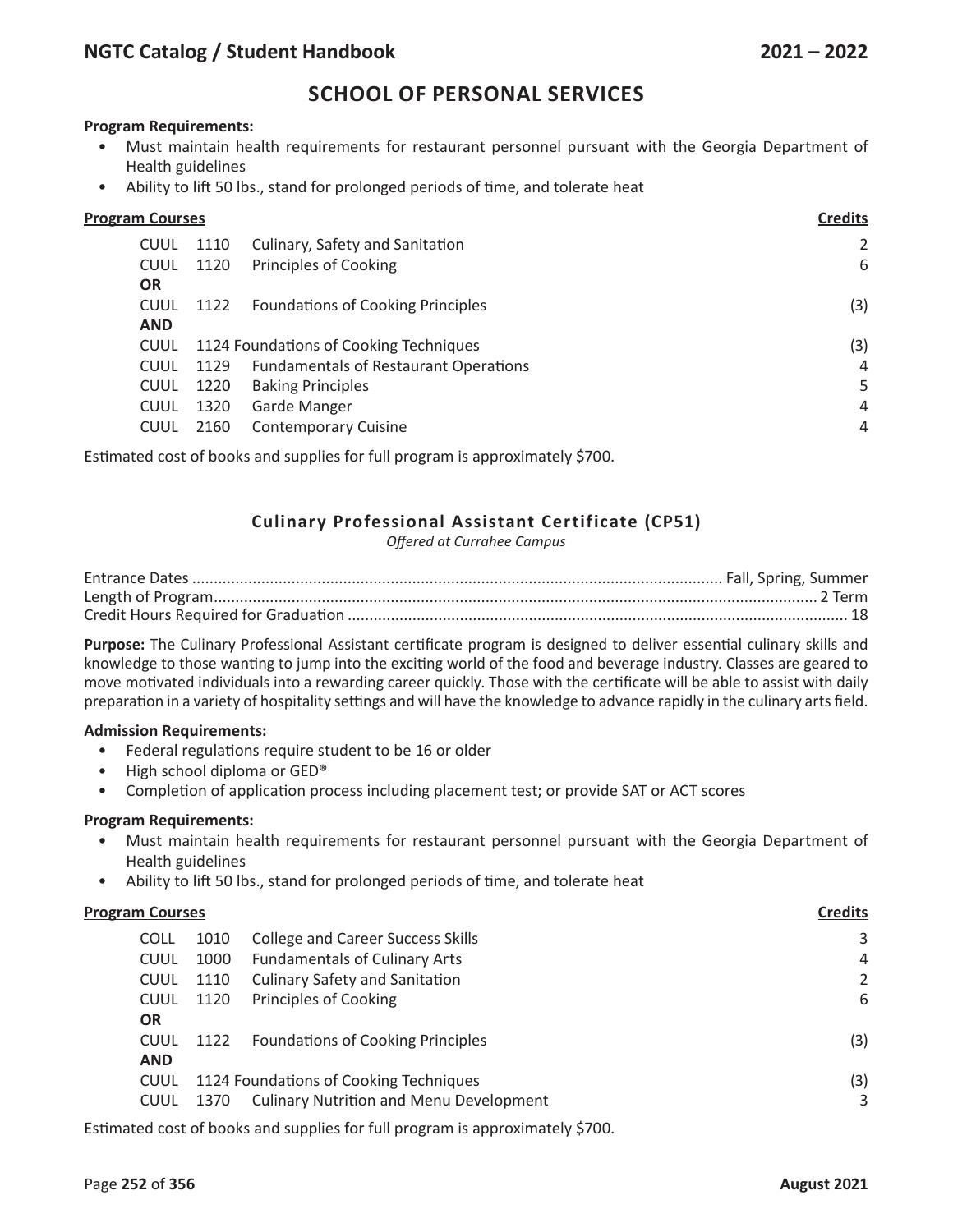## **Food Production Worker I Certificate (FPW1)**

*Offered at the Currahee Campus*

**Purpose:** The Food Production Worker I certificate program is designed to provide basic entry-level skills for employment in the food service industry as prep cooks and banquet/service prep workers.

## **Admission Requirements:**

- Federal regulations require students to be 16 or older
- High school diploma or GED®
- Completion of application process including placement test; or provide SAT or ACT scores

Program Requirements:

- Must maintain health requirements for restaurant personnel pursuant with the Georgia Department of Health guidelines
- Ability to lift 50 lbs., stand for prolonged periods of time, and tolerate heat

| <b>Program Courses</b> | <b>Credits</b>                         |                                              |     |
|------------------------|----------------------------------------|----------------------------------------------|-----|
| <b>CUUL</b>            | 1000                                   | <b>Fundamentals of Culinary Arts</b>         | 4   |
| <b>CUUL</b>            | 1110                                   | <b>Culinary Safety and Sanitation</b>        | 2   |
| <b>CUUL</b>            | 1120                                   | Principles of Cooking                        | 6   |
| <b>OR</b>              |                                        |                                              |     |
| <b>CUUL</b>            | 1122                                   | <b>Foundations of Cooking Principles</b>     | (3) |
| <b>AND</b>             |                                        |                                              |     |
| <b>CUUL</b>            | 1124 Foundations of Cooking Techniques |                                              | (3) |
| <b>CUUL</b>            | 1129                                   | <b>Fundamentals of Restaurant Operations</b> | 4   |
|                        |                                        |                                              |     |

Estimated cost of books and supplies for full program is approximately \$650.